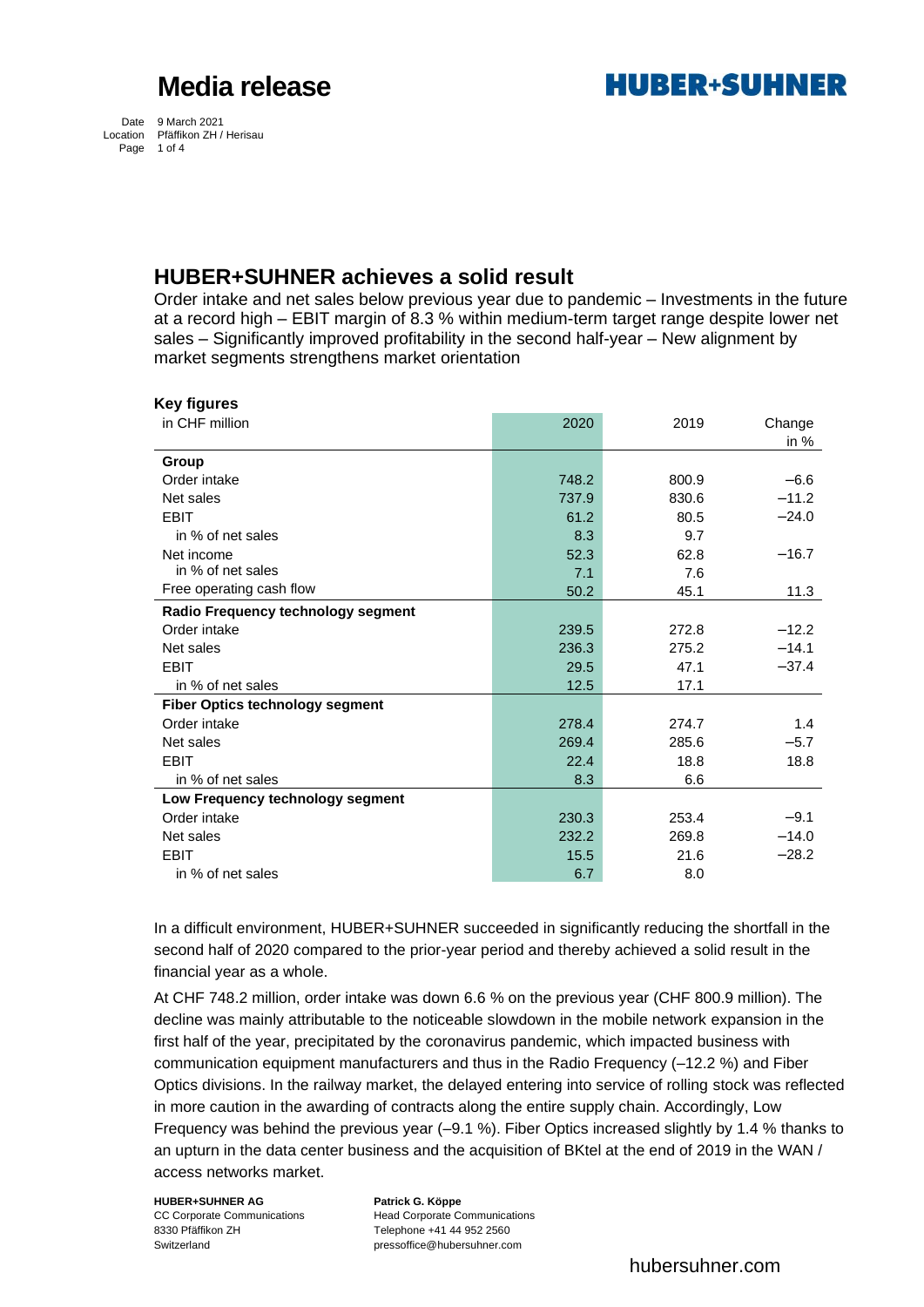

Date 9 March 2021 Location Pfäffikon ZH / Herisau Page 2 of 4

> Net sales amounted to CHF 737.9 million in 2020, down 11.2 % on the previous year (CHF 830.6 million). Adjusted for portfolio, currency and copper effects, organic growth declined by 10.0 %. The technology segments reported a change in net sales of –14.1 % for Radio Frequency, of –5.7 % for Fiber Optics and of –14.0 % for Low Frequency. These developments also resulted in a shift in the net sales share by region to 54 % (PY 50 %) in EMEA, at the expense of APAC with 28 % (PY 30 %) and the Americas with 18 % (PY 20 %). The three strategic growth initiatives (Aerospace & Defense, Data Center, EV Automotive) developed at a varied pace. Overall, growth was achieved again compared to the previous year.

A significant 12.9 % increase in research and development expenses year on year to CHF 47.5 million was in contrast to a decrease in administrative and sales costs as a result of stringent cost management. Combined with the significantly improved business mix over the course of the year, this resulted in an EBIT margin of 8.3 % for the year as a whole (PY 9.7 %), which is within the medium-term target range. Net profit amounted to CHF 52.3 million (PY CHF 62.8 million), which means that return on sales was down marginally on the previous year at 7.1 % (PY 7.6 %). Free operating cash flow even increased slightly to CHF 50.2 million (PY CHF 45.1 million). The number of permanent employees worldwide was reduced by 8.6 % to 4410 during the year. In Switzerland, this figure fell by 2.5 % to 1225 in the same period.

#### **Standing up to the challenges of the pandemic**

The outbreak of the coronavirus pandemic subjected the global economy to completely new challenges. In retrospect, the company managed to cope well with the demanding situation. Despite state-imposed temporary site closures and massive restrictions on transport capacities, procurement supplies were ensured and delivery obligations to customers were honoured thanks to the continued functioning of the global production and supplier network.

### **Main markets communication, transportation and industrial with recovery in the second half of the year despite decline**

It became apparent early on in the reporting year that the new general conditions would impact all three of the main markets. In the second half-year, the communication and transportation markets showed a significant improvement compared to the prior-year period, but without being able to make up for the shortfall from the first half of the year.

Order intake in the communication market amounted to CHF 285.0 million (–7.3 %), while the decline in net sales to CHF 289.8 million (–8.8 %) was a result of the weak first half of the year.

The transportation market suffered from the delayed entering into service of rolling stock in the railway submarket, whereas the automotive submarket stood out thanks to the strong development with solutions for electric vehicles. Order intake amounted to CHF 223.4 million (–6.8 %), while net sales fell to CHF 223.0 million (–10.3 %).

The industrial market, which had grown strongly in recent years, had to contend with a decline in order intake to CHF 239.8 million (–5.6 %) and in net sales to CHF 225.1 million (–14.8 %). This development was attributable to slower momentum in all key submarkets.

**HUBER+SUHNER AG Patrick G. Köppe** 8330 Pfäffikon ZH Telephone+41 44 952 2560 Switzerland pressoffice@hubersuhner.com

CC Corporate Communications Head Corporate Communications

hubersuhner.com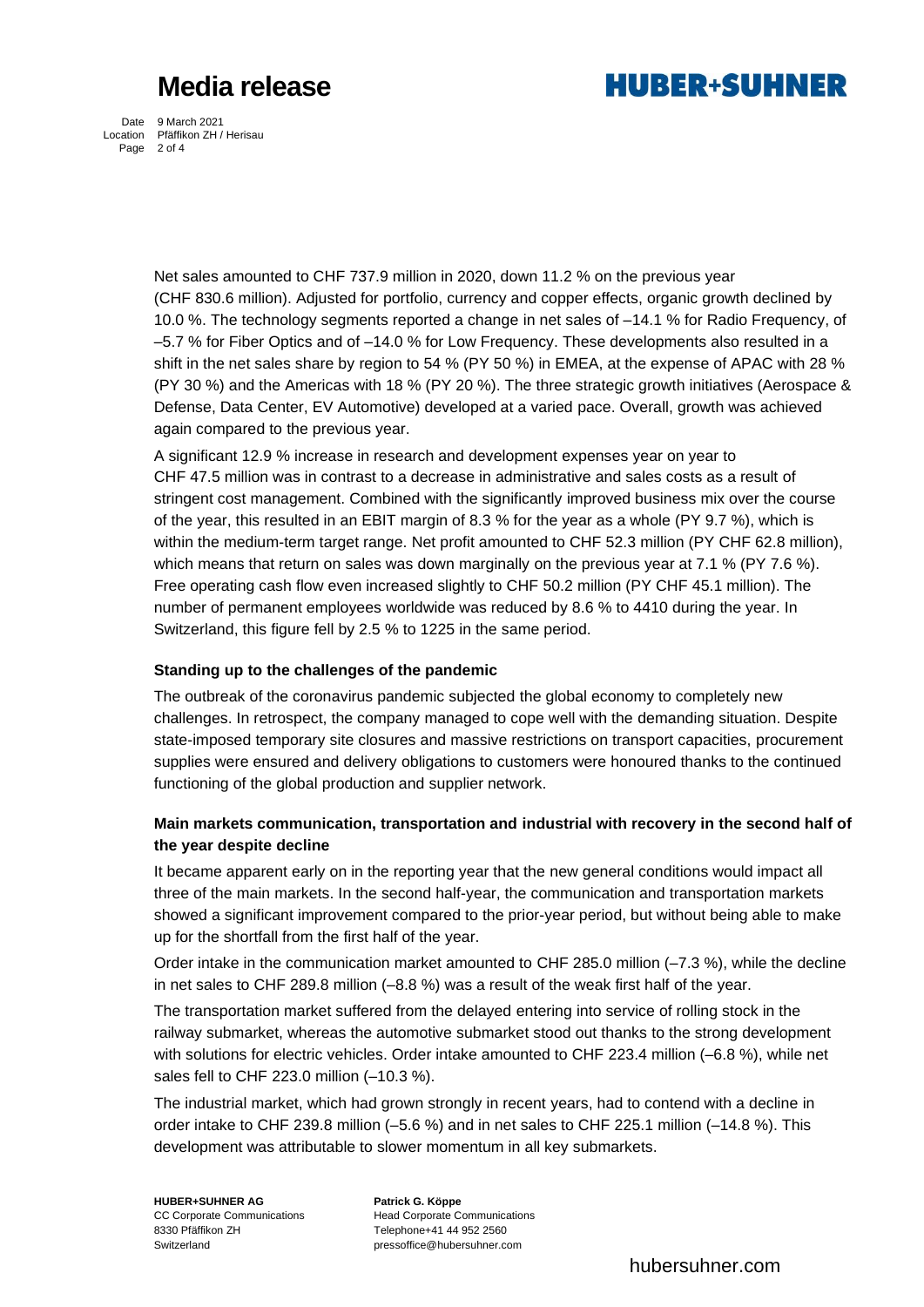

Date 9 March 2021 Location Pfäffikon ZH / Herisau Page 3 of 4

#### **Clear double-digit margin for Radio Frequency technology segment despite shortfall in net sales**

In the reporting year, after four years of continuous growth, the Radio Frequency technology segment reported a 12.2 % decline in order intake to CHF 239.5 million (PY CHF 272.8 million) and a 14.1 % decline in net sales to CHF 236.3 million (PY CHF 275.2 million). With an EBIT margin of 12.5 % (PY 17.1 %), however, a clear double-digit result was still achieved. The diversified portfolio with highly differentiated products continues to offer interesting potential, especially in industrial, but also in communication and transportation applications.

#### **Increased profitability in Fiber Optics technology segment**

The Fiber Optics technology segment reported a positive development. With a marked increase in the submarket WAN / access networks – due to the acquisition of BKtel – as well as in the data center growth initiative, order intake was 1.4 % higher than the previous year at CHF 278.4 million. Net sales were 5.7 % lower, at CHF 269.4 million, after significant improvement over the course of the year. Once again, activities in the higher-margin business were developed in a targeted manner, increasing the EBIT margin to 8.3 % (PY 6.6 %).

#### **High bidding activity in Low Frequency technology segment**

In the Low Frequency technology segment, order intake stood at CHF 230.3 million, or 9.1 % below the previous year's figure, while net sales amounted to CHF 232.2 million, a decline of 14.0 %. The EBIT margin decreased to 6.7 % (PY 8.0 %). Despite high bidding activity in both the railway and automotive submarkets, they developed differently. While the aforementioned delay in entering into service of rolling stock affected the entire supply chains of the railway market, the growth initiative electric vehicles, especially with solutions for commercial vehicles, developed favourably.

#### **Dividend**

The Board of Directors proposes to the Annual General Meeting a distribution of CHF 1.30 (PY CHF 1.60) per share, corresponding to a payout ratio of 49 %.

#### **Outlook**

Since the beginning of the current financial year, HUBER+SUHNER has been organised into the three market segments Industry, Communication, and Transportation, and is oriented towards the main markets of the same name. The sales organisations have been directly integrated into the three segments, thus abolishing the matrix organisation at Group level. The aim behind the new alignment is to place a greater focus on the markets and simplify structures. The half-year reporting will reflect the new segments Industry, Communication, and Transportation for the first time.

Markets around the world remain uncertain due to the impact of the coronavirus pandemic. While HUBER+SUHNER expects a rapid recovery in individual submarkets, a return to prepandemic levels in others is likely to be a gradual process, taking several years. The company is very well positioned, with the right technologies, products and innovative solutions, to play a leading role in important applications of the future. This future will be greatly influenced by sustainable mobility, an increased

**HUBER+SUHNER AG Patrick G. Köppe** 8330 Pfäffikon ZH Telephone+41 44 952 2560

CC Corporate Communications Head Corporate Communications Switzerland pressoffice@hubersuhner.com

hubersuhner.com